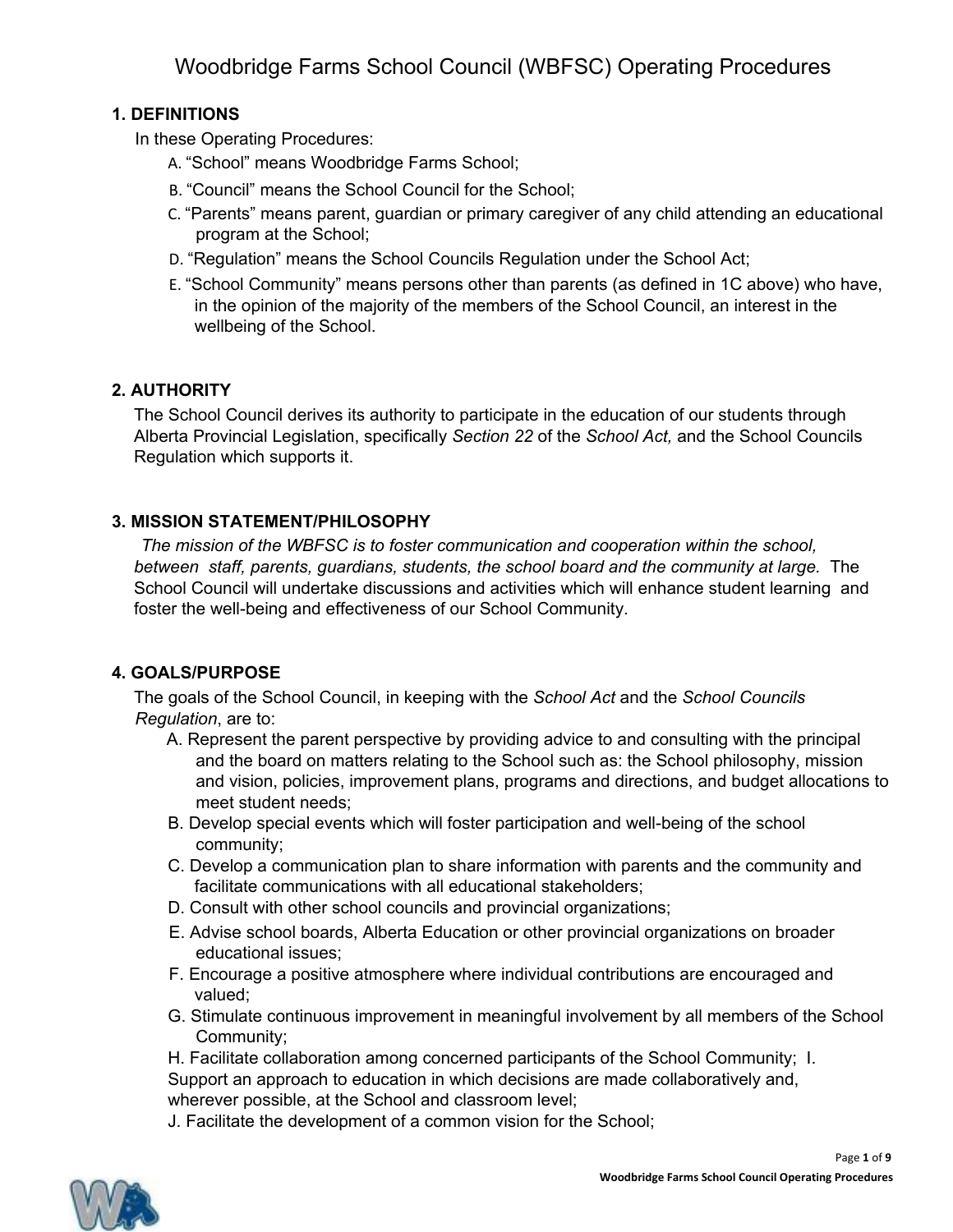- K. Facilitate a formal performance evaluation of our School Council and communicate the results of this evaluation to the school board and the School Community;
- L. Support the School in its efforts to focus teachers' time and the School resources on the essential tasks of teaching and learning;

M. Facilitate communication with educational stakeholders and the general community. N. Comply with the School Councils Regulation by providing the school board with an annual report that summarizes the School Council's activities for the previous school year, including a financial statement relating to money, if any, handled by the School Council, no later than September 30th.

O. Adhere to School Council's Code Ethics

#### **5. GOVERNANCE, MEMBERSHIP and DECISION MAKING**

The School Council uses a **Town Hall** Operating Style and/or Model of Governance.

- A. The membership of the School Council shall consist of:
	- 1) All parents, as defined in 1c above;
	- 2) The principal of the School;
	- 3) Teachers and staff of the School;

4) Others as decided by the School Council (optional);

- B. The voting members of the School Council shall consist of: any parent or guardian of a child attending WBF and is present at the school council meeting;
- C. The non-voting members of the School Council shall consist of: school trustee, principal or designate, teacher representative;
- D. The parent/other ratio may vary at times, but the number of parent members must always exceed the number of administration, staff, students and/or community representatives.

#### **6. DECISION MAKING**

Decisions at School Council meetings will be made by consensus as much as possible. A. A decision made by consensus must be stated clearly and recorded as such in the minutes of the meeting.

B. If a decision is made by a vote, the motion must be moved and passed by the majority of School Council voting members.

#### **7. QUORUM**

A. Quorum will be attained when the majority of voting members present at any School Council meeting are parents as defined in 1C above, and the principal or designate is present. B. In the absence of a quorum:

- 1) No motions may be considered or approved.
- 2) If a majority of parents and School Council Members at the meeting agree to proceed in the absence of a quorum, the School Council will continue the meeting for purposes of discussion of issues, but point 1) above will continue to apply.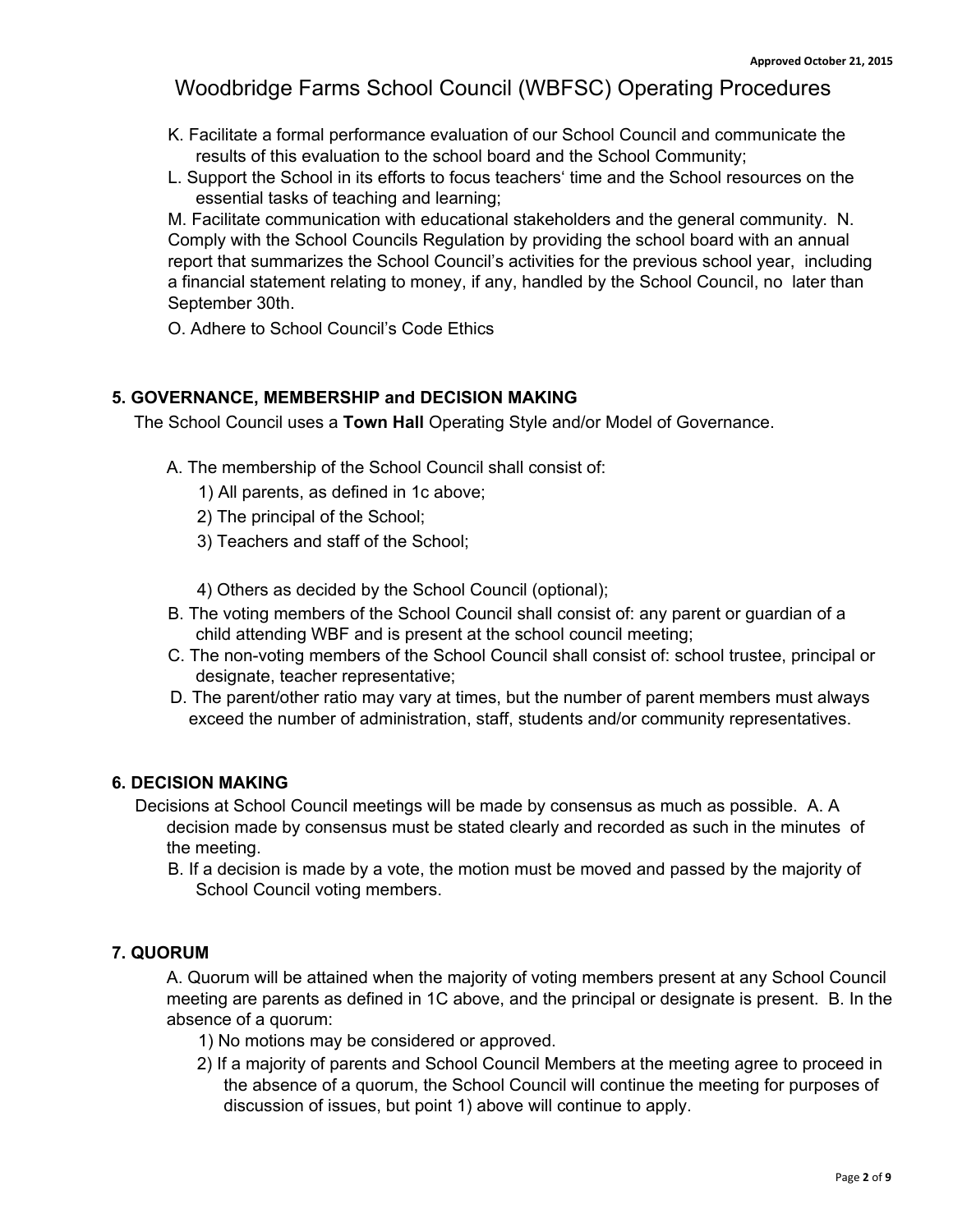

## **8. EXECUTIVE COMMITTEE and TERMS OF OFFICE**

The positions of the Executive Committee shall consist of: A Chairperson, Vice Chairperson (or CoChairperson), Secretary and Treasurer (if required).

A. All Executive Committee positions must be filled by parents as defined in 1C above; B. Every parent is eligible to be elected to an Executive Committee position on the School Council;

- C. The terms of office are from the Annual General Meeting to the following Annual General Meeting. The term of office for each elected executive position is one year; the maximum number of consecutive years in one position is five (5).
- D. The Executive Committee of the School Council will be elected by parents attending the Annual General Meeting or, in the event of vacancies after the Annual General Meeting, appointed at the first School Council meeting after the Annual General Meeting;
- E. The Executive Committee, through the Chairperson and in consultation with the principal, will provide the agenda for all meetings and circulate minutes of the same;
- F. The Executive Committee will carry out the day-to-day operation of the School Council.

## **9. DUTIES OF THE EXECUTIVE COMMITTEE MEMBERS**

#### A. **Chairperson**

It is expected that the School Council Chairperson will be a parent of a student attending the school. Unless otherwise delegated, the Chairperson of the School Council will: 1) Chair all meetings of the School Council;

- 2) Coordinate with the principal to establish meeting agendas; post proposed agendas in a prominent place.
- 3) Communicate with the principal on a regular basis;
- 4) Call regular School Council meetings;
- 5) Decide all matters relating to rules of order at the meetings;
- 6) Follow existing School Council operating procedures;
- 7) Ensure that minutes are recorded and maintained;
- 8) Have general supervision of all activities of the School Council;
- 9) Be the official spokesperson of the School Council;
- 10) Ensure there is regular communication with the school community, beyond those who attend meetings;
- 11) Stay informed about school board policy that impacts School Council;
- 12) Have signing authority, if required, on any financial accounts together with the vicechair and/or the treasurer;
- 13) Submit an annual report in conformance with the Regulations.
- 14) Attend Committee of School Council (COSC) meetings or have representation by a designate.

### B. **Vice Chairperson**

Unless otherwise delegated, the Vice-Chairperson of the School Council will:

1) In the event of resignation, incapacity or leave of absence of the Chairperson, fulfill the Chairperson's responsibilities;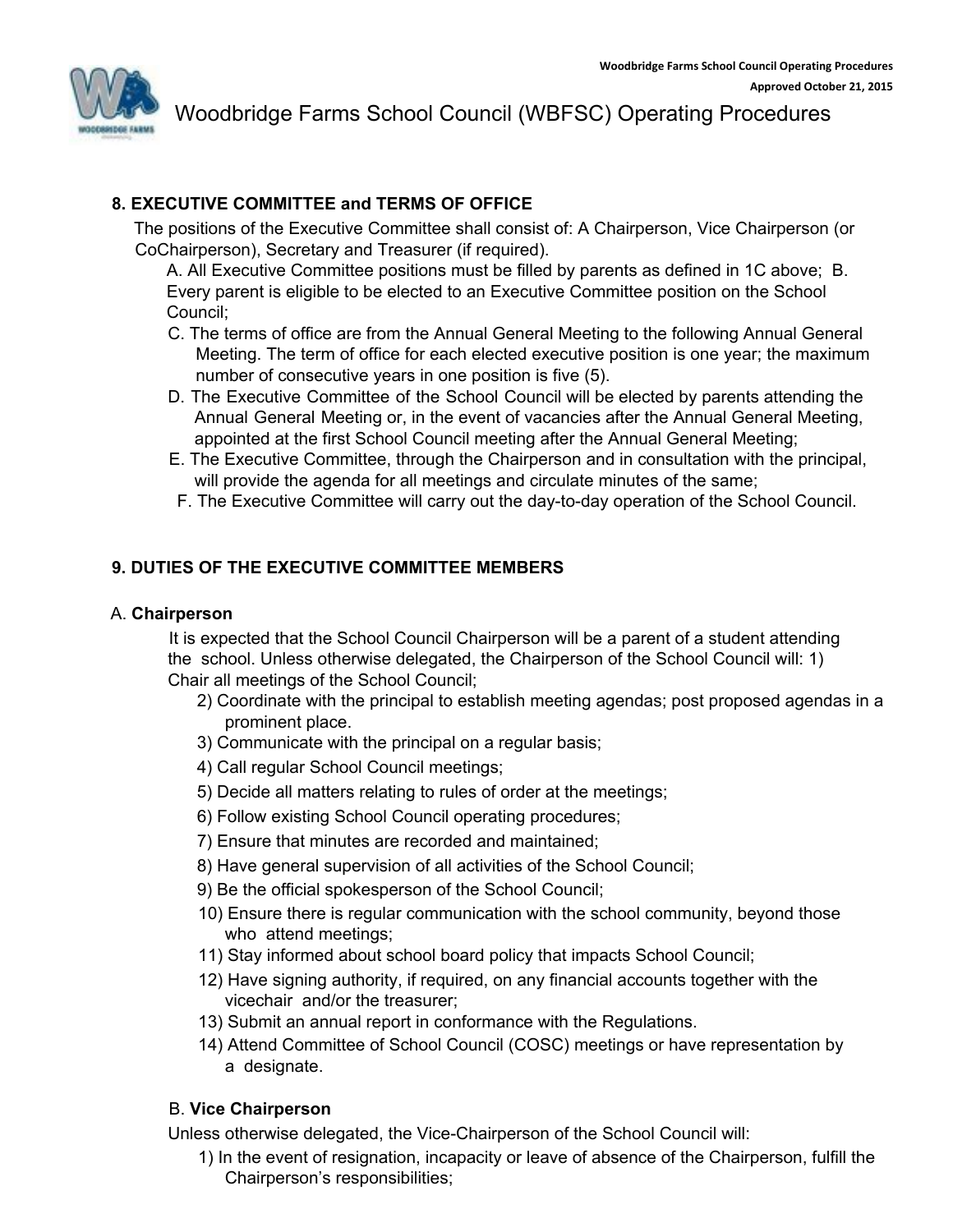

- 2) In the absence of the Chairperson, supervise the affairs and preside at any meetings of the School Council;
- 3) Work with and support the Chairperson in agenda preparation;
- 4) Ensure the appropriate management, in compliance with PIPA, of any personal information collected on behalf of the School Council;
- 5) Assume responsibility, in consultation with the School Council, for communicating with the fundraising society or other parent groups within the School;
- 6) Promote teamwork and assist the Chairperson in the smooth running of the meetings; 7) Keep informed of relevant school and school board policies;
- 8) Have signing authority, if required, on any financial accounts together with the Chairperson and/or the treasurer;
- 9) Aid the Chairperson and undertake tasks assigned by the Chairperson.

#### C. **Secretary**

Unless otherwise delegated, the Secretary of the School Council will:

1) Act as a recorder at each meeting and ensure the minutes accurately reflect the directions agreed to at the School Council meeting;

2) Keep minutes, correspondence, records and other School Council documents; 3) Maintain a dated record of all the members of the School Council who have knowingly provided their contact information, in compliance with PIPA;

- 4) Distribute notices of meetings and other School Council events as required in the WBF School newsletter.
- 5) Ensure all materials relating to the School Council including resources (Alberta School Council Resource Manual), all meeting minutes and any relevant documents are available to the public in an accessible location in the School;

6) Be responsible for the keeping of records of minutes for the past seven (7) years. These records will be kept in the school in a location known by the Principal. In the absence of the secretary, the School Council shall choose a recording secretary for the meeting.

### D. **Treasurer (if required – see Fundraising clause)**

Unless otherwise delegated, the Treasurer of the School Council will:

1) Keep accurate records of all financial transactions;

2) Ensure that records are available upon request of the school board or public; 3) Be responsible for the deposits of all monies paid to the School Council in whatever bank, trust company, credit union or treasury branch the School Council may order; 4) Have signing authority on any financial accounts together with the Chairperson and/or Vice Chairperson;

- 5) Present a full, detailed account of receipts and disbursements to the School Council whenever requested by the School Council and prepare the financial statements for the annual report;
- 6) Supervise the affairs and preside at any meetings of the financial committee.

### E. **Past Chairperson (Optional)**

The Past Chairperson of the School Council will:

1) Serve in an advisory capacity to the new School Council;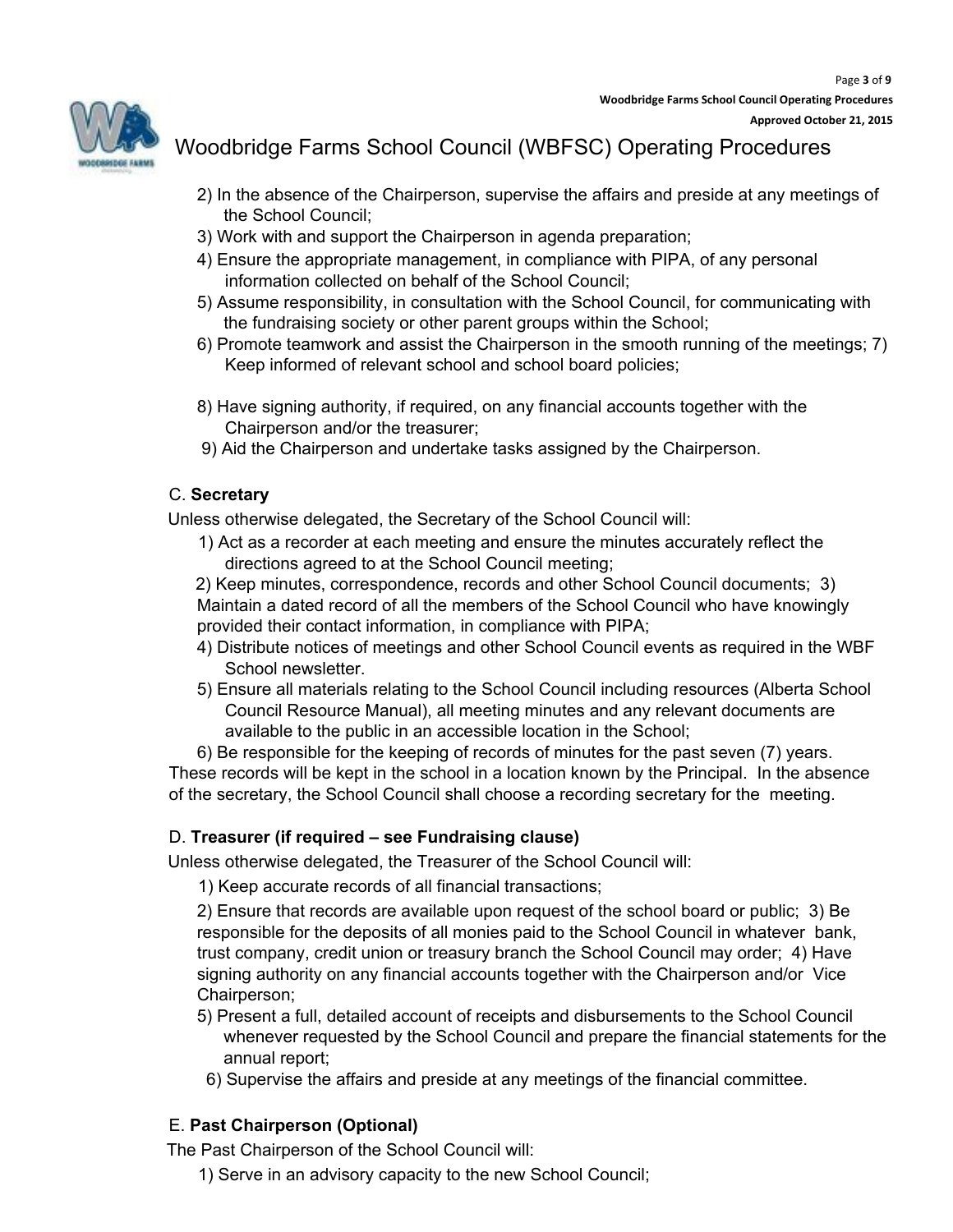

2) Act in the absence of both the Chairperson and Vice-Chairperson.

## F. **Members at Large /Community Members/Fundraising Association Liaison** These

individuals will be key members of School Council who:

1) Share their professional knowledge, expertise and life experience with other School Council members;

2) Encourage feedback and participation from community groups and individuals; 3) Communicate information of interest to the School Council and the school community; 4) Share information from School Council meetings with the community; 5) Have a clear understanding of the School Council's goals and purpose;

- 6) Respect confidentiality;
- 7) Attend School Council meetings;
- 8) Identify possible topics for agendas;
- 9) Serve as a liaison between the School Council and their organization or area of responsibility/expertise.

#### **10. VACANCIES**

With the exception of the School Council positions filled by the principal and teacher rep, the School Council may appoint School Council members and/or School Community members to fill vacancies until the election at the next Annual General Meeting.

#### **11. MEETINGS**

### A. **Regular Meetings**

A minimum of three (3) regular School Council meetings will be held per school year or as called by the Executive Committee. It will be decided when these meetings will take place at the Annual General Meeting. The meetings will take place at the School, unless otherwise advertised.

#### B. **Special Meetings**

The School Council Executive Committee may at any time give notice of a Special Meeting of the School Council. Notice will be given at least 5 days before the meeting. The notice will state the time, date and place of the meeting, and describe the matters to be dealt with. At any Special Meeting all parents in attendance shall have the right to vote.

#### C. **Annual General Meetings**

Where the School Council hasn't been operational the year prior, an Establishment Meeting will be held in accordance with Section 3 of the School Councils Regulation, otherwise an Annual General Meeting of the School Council will take place one each school year.

1) The Annual General Meeting of the School Council will be prior to October 15th or at an appropriate time during the school year as determined by the School Council. The meeting will be advertised throughout the school and the community no less than 2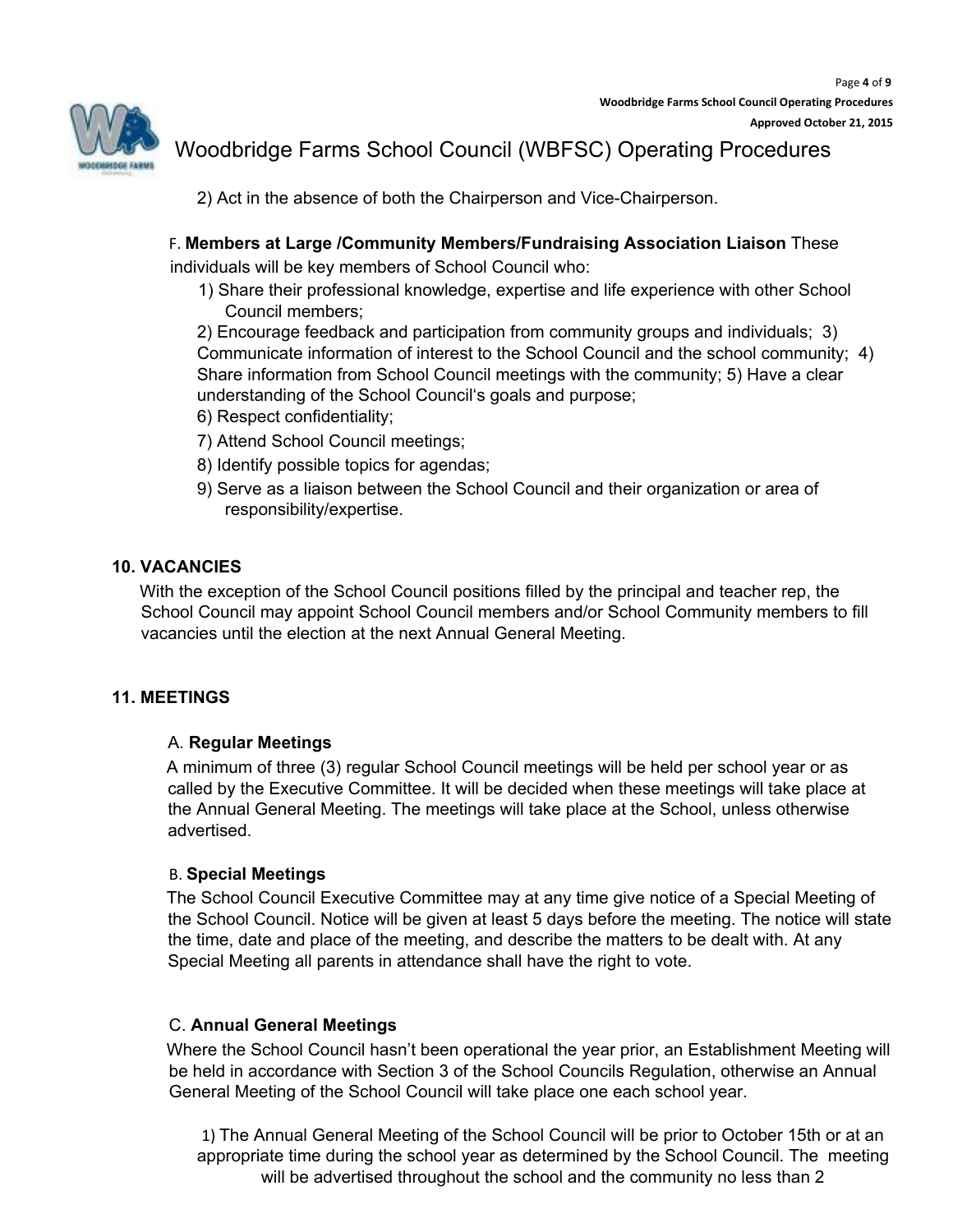

weeks beforehand and will state the business to take place at the Annual General Meeting.

- 2) All parents as defined in 1C above are eligible for election.
- 3) All parents as defined in 1C above are eligible to vote at the Annual General Meeting.
- 4) The business of the Annual General Meeting shall include:
	- a. the election of School Council (Representative) and/or Executive (Town Hall) Members
	- b. any proposed bylaw amendments;
	- c. financial statement of the previous year;
- 5) And may also include:
	- a. plans and budget for the upcoming year;
	- b. discussion of any major issue in which all parents should have input such as: changes to the Vision or Mission; school policy; or other major changes in the school program or focus;
	- c. any formal evaluation of the School Council.

### **13. MEETING AGENDAS**

The Chairperson will work in partnership with the principal to establish the agendas for all meetings. Agenda item requests must be made through the Chairperson, who will, if necessary, consult with the Executive Committee and principal as to the appropriateness of the item requested.

#### **14. COMMITTEES**

The School Council may appoint committees that consist of School Council members and/or School Community members. Committees meet outside of School Council meetings to complete their assigned tasks and present a report of their activities at School Council meetings.

#### **15. POLICIES**

**Subject to any provincially or board mandated policies and/or regulations,** the School Council may make and implement policies in the School that the School Council considers necessary to carry out its functions.

- A. The School Council may develop policy for the duration of their term.
- B. The policies of the School Council will be reviewed at the beginning of every new School Council term to decide if each policy will be implemented for the new School Council and its term.
- C. Topics on which School Council may wish to develop guiding policies include, but are not limited to: Communication (Internal and External), Record Keeping, Fundraising, Privacy, Location of Meetings, Official Correspondence Address, New Member Orientation, School Council Evaluation, and Social Media.

**16. SCHOOL COUNCIL FUNDRAISING Subject to any provincially or board mandated policies and/or regulations**, the School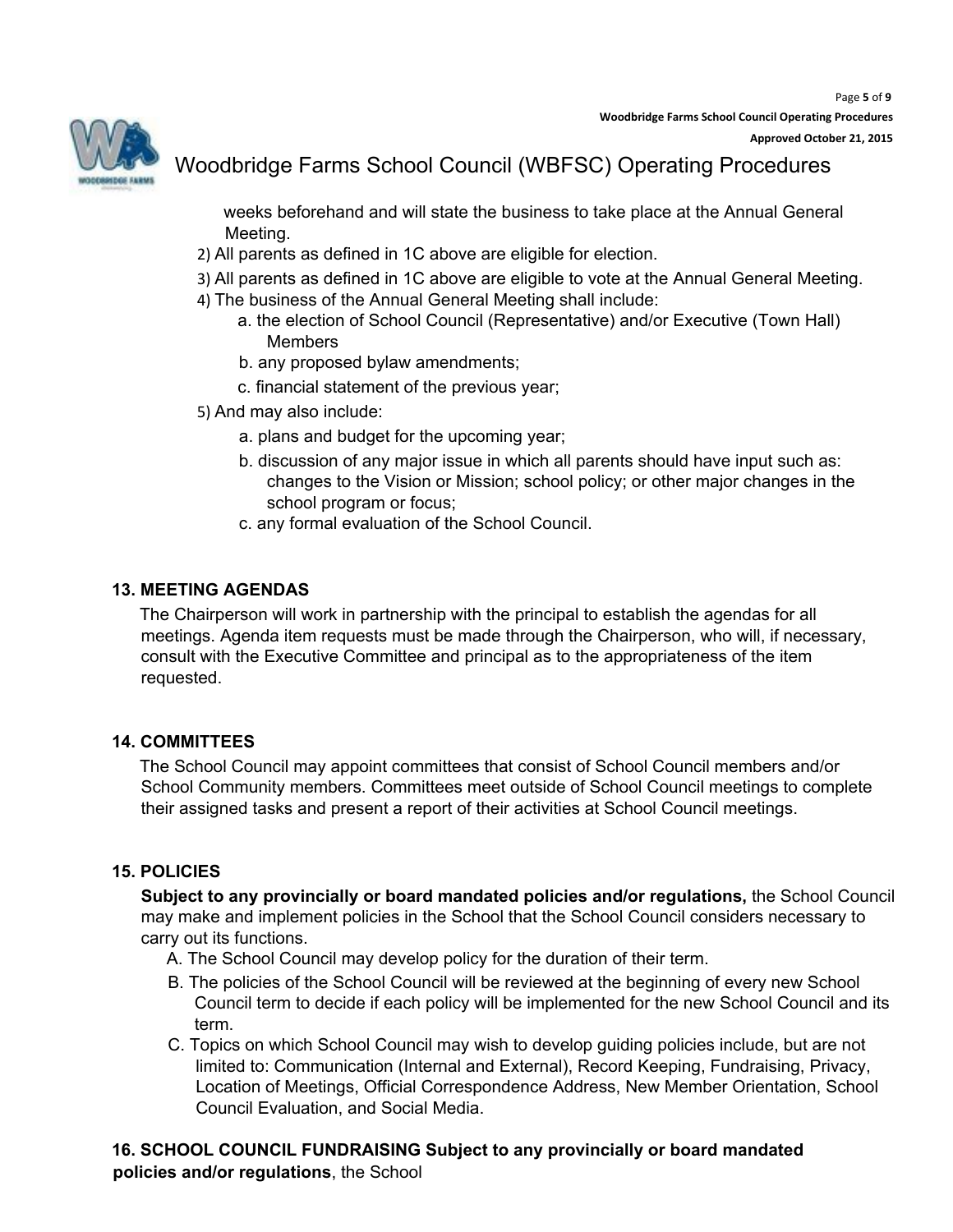Council may raise funds that do not require incorporation to obtain (i.e.: not casinos, bingos, raffles, etc).



Page **6** of **9 Woodbridge Farms School Council Operating Procedures Approved October 21, 2015**

## Woodbridge Farms School Council (WBFSC) Operating Procedures

A. The School Council will, where possible, encourage the fundraising society to do the fundraising for the School, the School Council and the School Community.

B. Should the School Council choose to fundraise, funds may be given to the School to track and record, or may be deposited in a bank account operated by the School Council. C. School Council funds given to the School will be subject to the school board's policy on School Council fundraising and/or School Generated Funds.

## **17. FUNDRAISING SOCIETY and OTHER GROUPS OF PARENTS**

The School Council recognizes and appreciates the efforts of other groups of parents striving to support and enhance the educational opportunities in the School.

- A. The School Council will communicate regularly with the fundraising society and/or other groups of parents to support their activities and to solicit support for School Council activities.
- B. The School Council may develop policies to promote a productive, open and transparent relationship with the fundraising society and/or other groups of parents.

## **18. CODE OF ETHICS**

### **All School Council members shall:**

- A. Abide by the legislation that governs them;
- B. Be guided by the mission statements of the School and School Council;
- C. Endeavour to be familiar with the School's policies and operating practices and act in accordance with them;
- D. Practice the highest standards of honesty, accuracy, integrity and truth;
- E. Recognize and respect the personal integrity of each member of the School Community;
- F. Declare any conflict of interest;
- G. Encourage a positive atmosphere in which individual contributions are encouraged and valued;
- H. Apply democratic principles;
- I. Consider the best interests of all students;
- J. Respect the confidential nature of some school business and respect limitations this may place on the operation of the School Council;
- K. Not disclose confidential information;
- L. Limit discussions at School Council meetings to matters of concern to the School Community as a whole;
- M. Use the appropriate communication channels when questions or concerns arise;

N. Promote high standards of ethical practice within the School Community; O. Accept accountability for decisions;

P. Not accept payment for School Council activities.

#### **19. CONFLICT RESOLUTION**

The School Council shall abide by the Conflict Resolution Procedures outlined in the school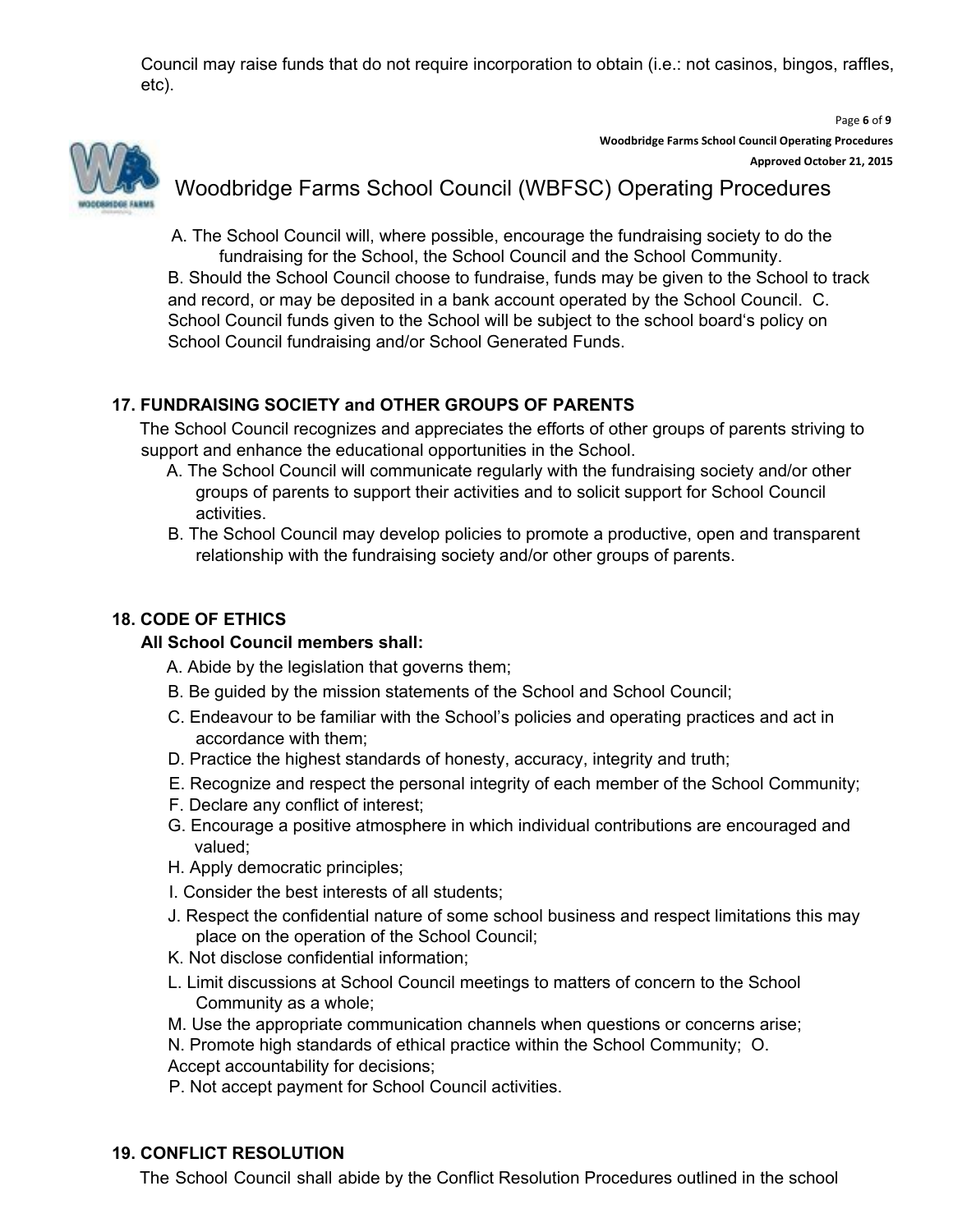board's policies and regulations. If none exist, the School Council shall apply every effort to resolve internal conflicts using the steps outlined in these Operating Procedures.

Page **7** of **9 Woodbridge Farms School Council Operating Procedures Approved October 21, 2015**

## Woodbridge Farms School Council (WBFSC) Operating Procedures

- A. If at any time, ten (10) parents, or fifty percent (50%) of the Executive Committee members of the School Council, are of the opinion that the School Council is in a state of conflict such that its operation is significantly impaired, they may deliver a written request signed by them to all School Council members, and the following will apply:
	- 1) The Chairperson will call a Special Meeting of the School Council.
	- 2) The Secretary will provide a minimum of five (5) days' written notice to all parents and School Council members of the date, time, place and purpose of the Special Meeting.
	- 3) At the Special Meeting, all parents and School Council members present will have an opportunity to hear and discuss the issues causing conflict.
	- 4) On motion, seconded by any parent or School Council member present at the Special Meeting, a vote shall be held respecting a proposed resolution to the conflict.
	- 5) If the combined majority of parents and School Council members present vote in favour of the resolution proposed, the School Council will immediately act upon the resolution.

#### **20. PRIVACY**

The School Council shall adhere to the Personal Information Protection Act (PIPA), and shall not use or share personal information for purposes other than those of School Council business.

#### **21. DISSOLUTION**

As per Alberta Provincial Legislation, only the Minister of Education has the authority to dissolve a School Council. If the School Council is dissolved, the Principal may choose to establish an advisory committee to perform some or all of the duties of the School Council until the next school year. The Principal will perform the duties as outlined in Alberta Provincial Legislation with respect to the re-establishment of the School Council within forty (40) school days after the start of the next school year.

### **22. REVIEWS and AMENDMENTS**

**Subject to any provincially or board mandated policies and/or regulations**, the School Council may make any changes to these Operating Procedures deemed necessary to carry out its functions.

- A. The Operating Procedures will be reviewed for their relevance and effectiveness annually, by the School Council Executive Committee or a committee established expressly for that purpose.
- B. Notice of proposed changes to the Operating Procedures will be provided to the School Community no less than 5 days before the meeting.
- C. The Operating Procedures of the School Council may be amended by a majority vote of the voting members present at any scheduled meeting of the School Council.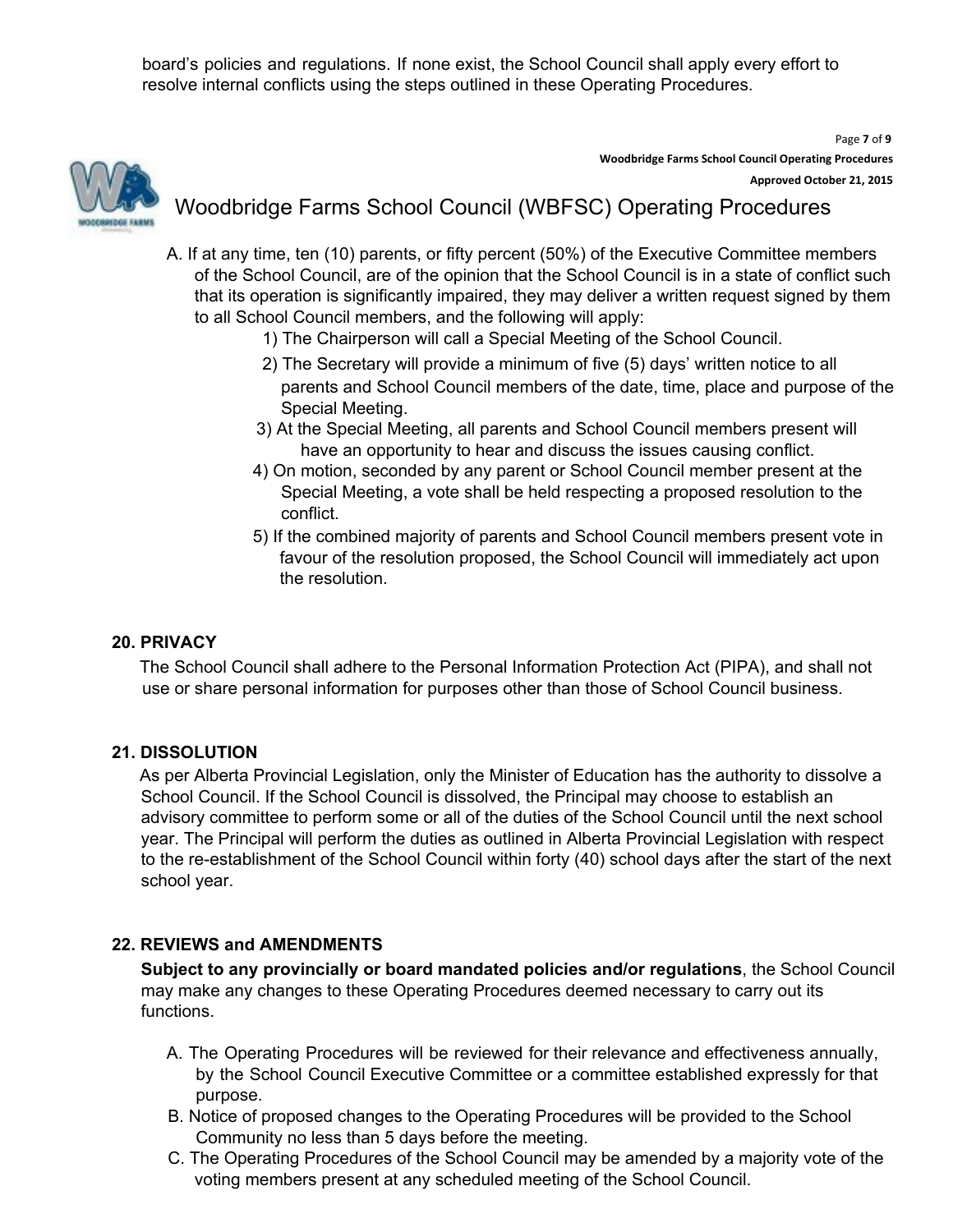Page **8** of **9 Woodbridge Farms School Council Operating Procedures Approved October 21, 2015**



# Woodbridge Farms School Council (WBFSC) Operating Procedures

These Operating Procedures have been accepted by a majority of the members entitled to vote at a meeting of the School Council.

Date \_\_\_\_\_\_\_\_\_\_\_\_\_\_\_\_\_\_\_\_\_\_\_\_\_\_\_\_\_\_\_\_

\_\_\_\_\_\_\_\_\_\_\_\_\_\_\_\_\_\_\_\_\_\_\_\_\_\_\_\_\_\_\_\_ \_\_\_\_\_\_\_\_\_\_\_\_\_\_\_\_\_\_\_\_\_\_\_\_\_\_\_\_\_\_\_\_\_\_\_\_\_ Chairperson's Name Chairperson's Signature

\_\_\_\_\_\_\_\_\_\_\_\_\_\_\_\_\_\_\_\_\_\_\_\_\_\_\_\_\_\_\_\_ \_\_\_\_\_\_\_\_\_\_\_\_\_\_\_\_\_\_\_\_\_\_\_\_\_\_\_\_\_\_\_\_\_\_\_\_\_\_

\_\_\_\_\_\_\_\_\_\_\_\_\_\_\_\_\_\_\_\_\_\_\_\_\_\_\_\_\_\_\_\_ \_\_\_\_\_\_\_\_\_\_\_\_\_\_\_\_\_\_\_\_\_\_\_\_\_\_\_\_\_\_\_\_\_\_\_\_\_\_

Secretary's Name Secretary's Signature

Principal's Name Principal's Signature